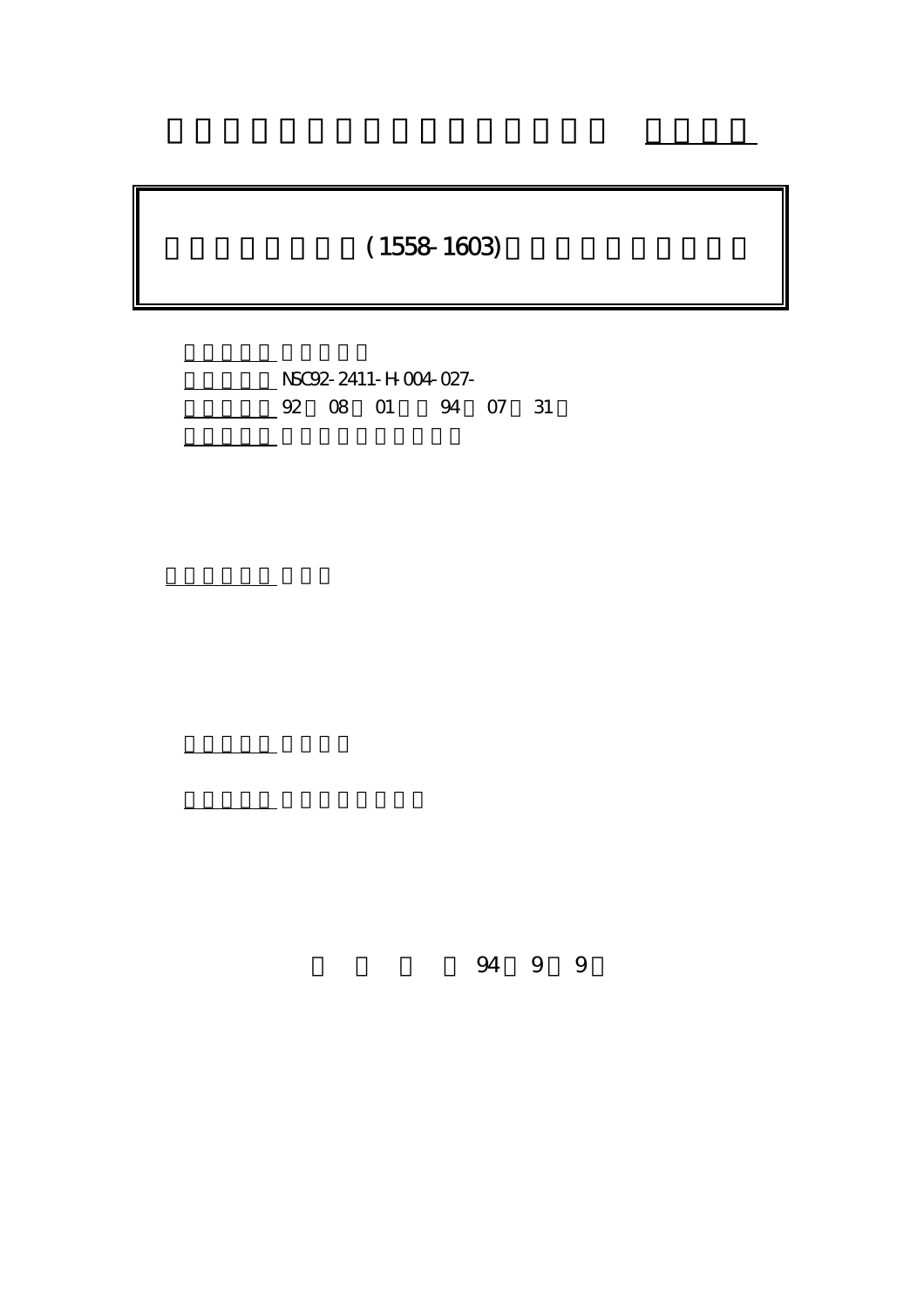1558-1603 1553-1558

Queen of Scots, 1561-1567

1580-1590 ;  $1580-1590$ 

1579

 $1575$ 

 $1559$ 

 $Mary$ ,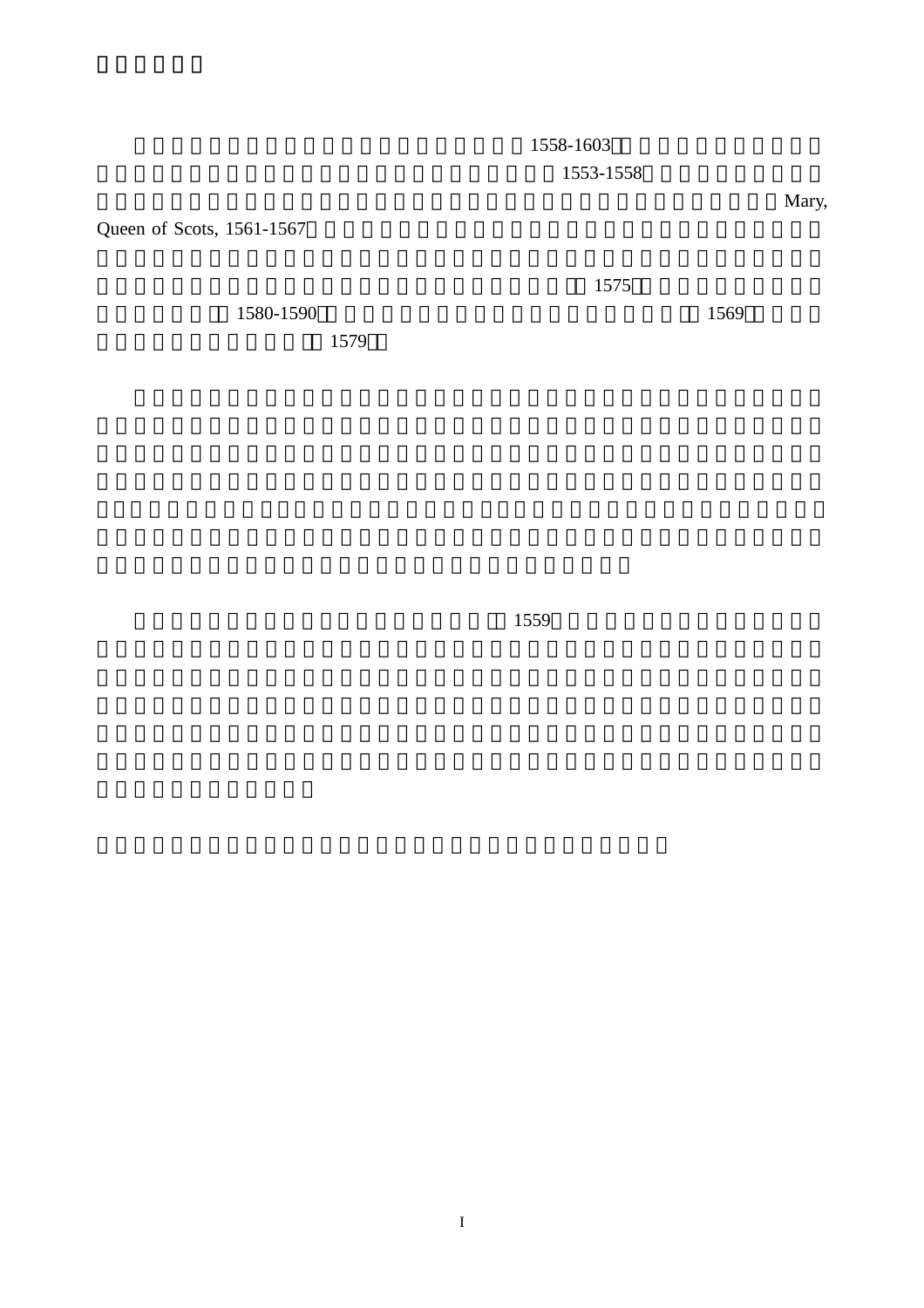This program investigates the controversy of female rule in the reign of Elizabeth I (1558-1603). There had been a vociferous debate on the righteousness of female rule during the reign of Mary I (1553-1558). This debate maintained its eminence in the reign of Elizabeth, particularly after the arrival of Mary, Queen of Scots (r. 1561-1567), in 1567. Therefore, this program focuses on the later reign of Elizabeth, from the 1560s to 1590, instead of the whole period of Elizabeth's rule. It chooses four works of female rule as the primary texts to be analyzed, including William Fleetwood's *Itinerarium ad Windsor* (1575), Henry Howard's *A Dutiful Defense of the Lawful Regiment of Women* (1580-1590), John Leslie's *A Defence of the Honour of Marie Quene of Scotlande* (1569), and David Chambers' *Discours de la Légitime Succession des Femmes* (1579).

Works of Fleetwood and Howard are defenses of Elizabeth's gynecocracy, and those of Leslie and Chambers are for Queen Mary. The authors include both Protestant and Catholics. The main context behind the publishing of those works is Mary's exile in England. She, as a pious Catholic and an heir to Tudor dynasty, became the converging point of Catholics' political and religious aspiration, either inside England or outside. They hoped that Mary could take Elizabeth's crown over and restored England to its old faith. All of their plots, the Northern Rebellion for example, threatened Elizabeth's rule. By this circumstance, several supporters of both Elizabeth and Mary prompted to write defenses of female regiment in order to enhance Elizabeth's or Mary's righteousness. Interestingly, we would hardly find any anti-gynecocracy discourse during this period, since both monarchs are female.

All the four authors emulated the framework and arguments of John Aylmer's *An Harborowe for Faithfull and Trewe Svbiectes* (1559), the most influential work defending female authority at Elizabeth's accession to the throne. But they paid greater attention then Aylmer to the right of women's succession by blood and the specific status of female heirs, since their works were produced under the context of the controversy of succession in Elizabeth's reign. It is argued that all the authors aimed to achieve their political or religious aspirations by making use of gender theory, instead of promoting woman's right in general. At the same time, they demonstrated a noteworthy phenomenon that similar ideas on gender and politics cut across religious lines and were shared by Protestant and Catholic apologists in an age of religious contention.

Key Words: Elizabeth I; Mary, Queen of Scots; Female Regiment; English Reformation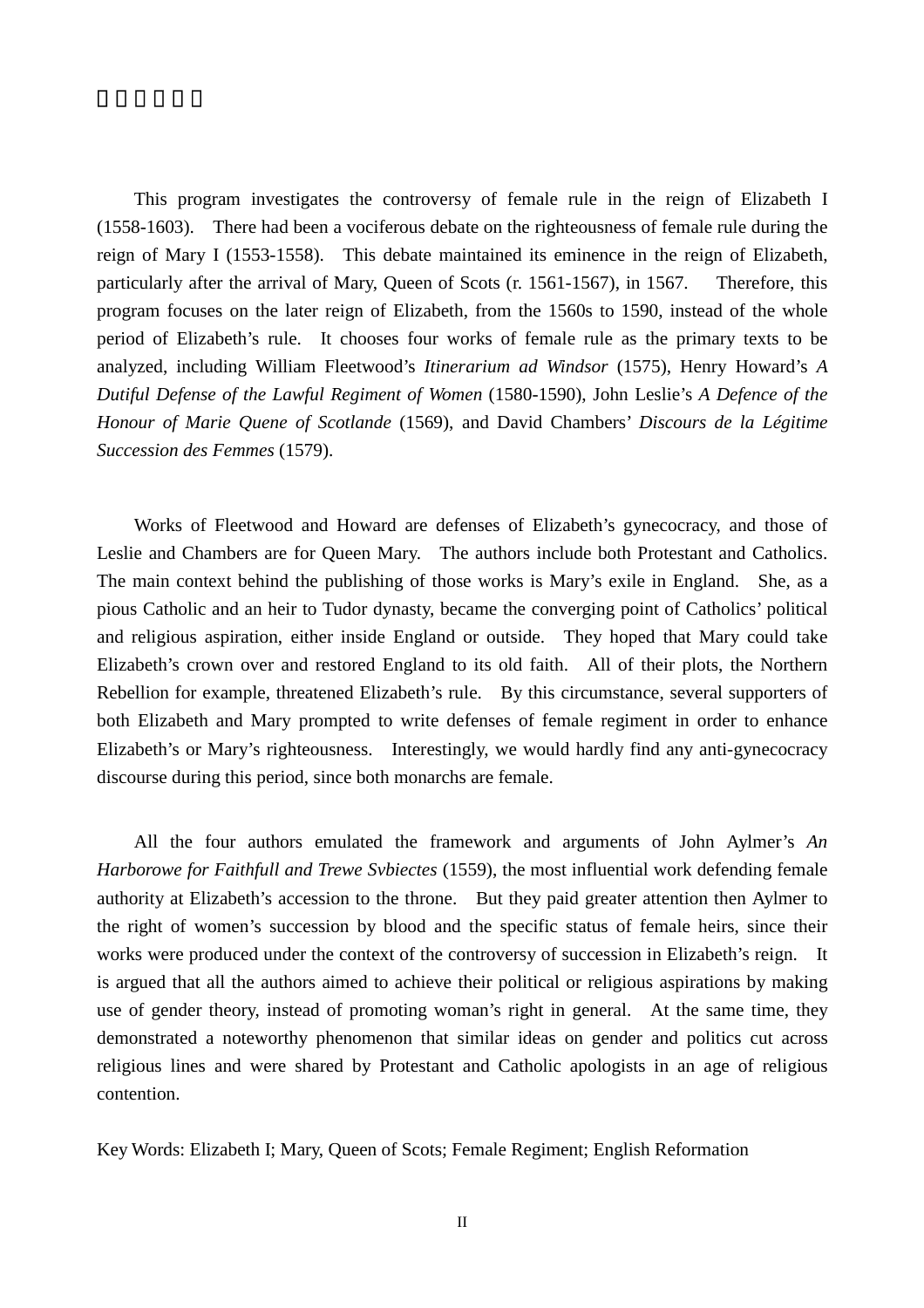# 1558-1603

1553-1558 , 1559 , 1559 , 1559 , 1559 , 1559 , 1559 , 1559 , 1559 , 1559 , 1559 , 1559 , 1559 , 1559 , 1559 , 1559 , 1559 , 1559 , 1559 , 1559 , 1559 , 1559 , 1559 , 1559 , 1559 , 1559 , 1559 , 1559 , 1559 , 1559 , 1559 ,

 $(1558-1603)$ 

Amanda Shephard *Gender and Authority in Sixteenth-Century England* 1994 Shephard 1994 Shend Knox (*The First Blast of the Trumpet against the Monstrous Regiment of Women*, 1555) Shephard  $\blacksquare$ Shephard **The Shephard** Shephard  $\frac{1}{2}$ Aylmer Richard Bertie Henry Howard 1559  $1590$ Shephard David Chambers John Leslie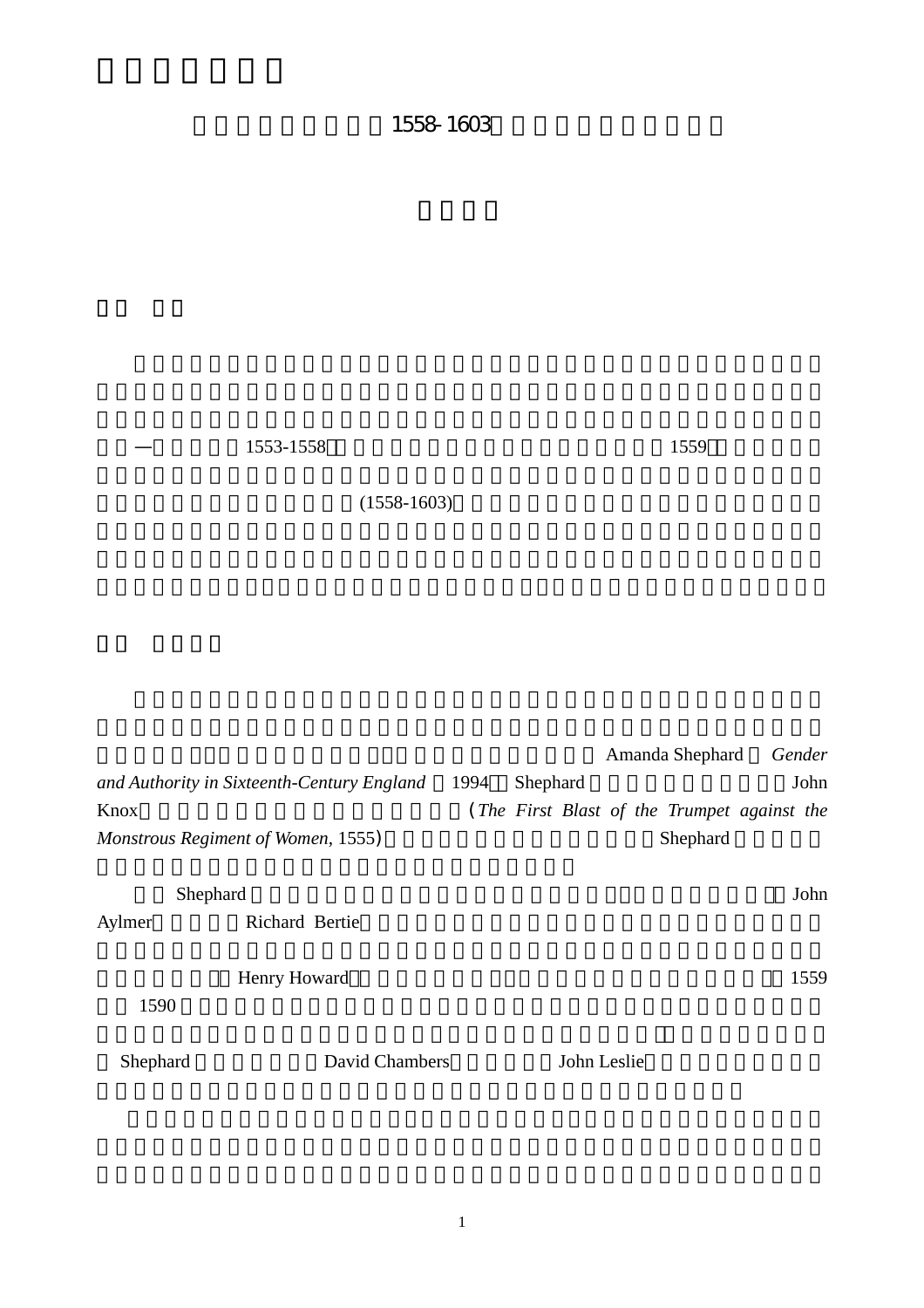Thomas Howard, Duke of Norfolk 1569 ;密約失敗後天主教貴族發動的 「北方叛變」 Northern Rebellion ,欲將伊莉莎

教宗庇護五世(Pius V)在一五七○年二月頒佈了「逐出令」 *Regnans in Excelsis* ,將伊莉

 $\frac{1}{2}$ 

Ridolfi Plot

William Cecil

 $\frac{2}{\sqrt{2}}$ 

 $\mathbf{R}$ 

Enterprise Plot, 1582 the Babington Plot, 1586 <sup>3</sup>

<sup>1</sup> John Hungerford Pollen, *The English Catholics in the Reign of Queen Elizabeth: a Study of* 

 $\overline{a}$ 

1567-1587

*Their Politics, Civil Life, and Government 1558-1580* (London: Longmans, 1920), pp. 149-151.

<sup>2</sup> Wallace MacCaffrey, *Elizabeth I* (London: Edward Arnold, 1993), pp. 135-144.

<sup>3</sup> MacCaffrey, *Elizabeth I*, pp. 343-354.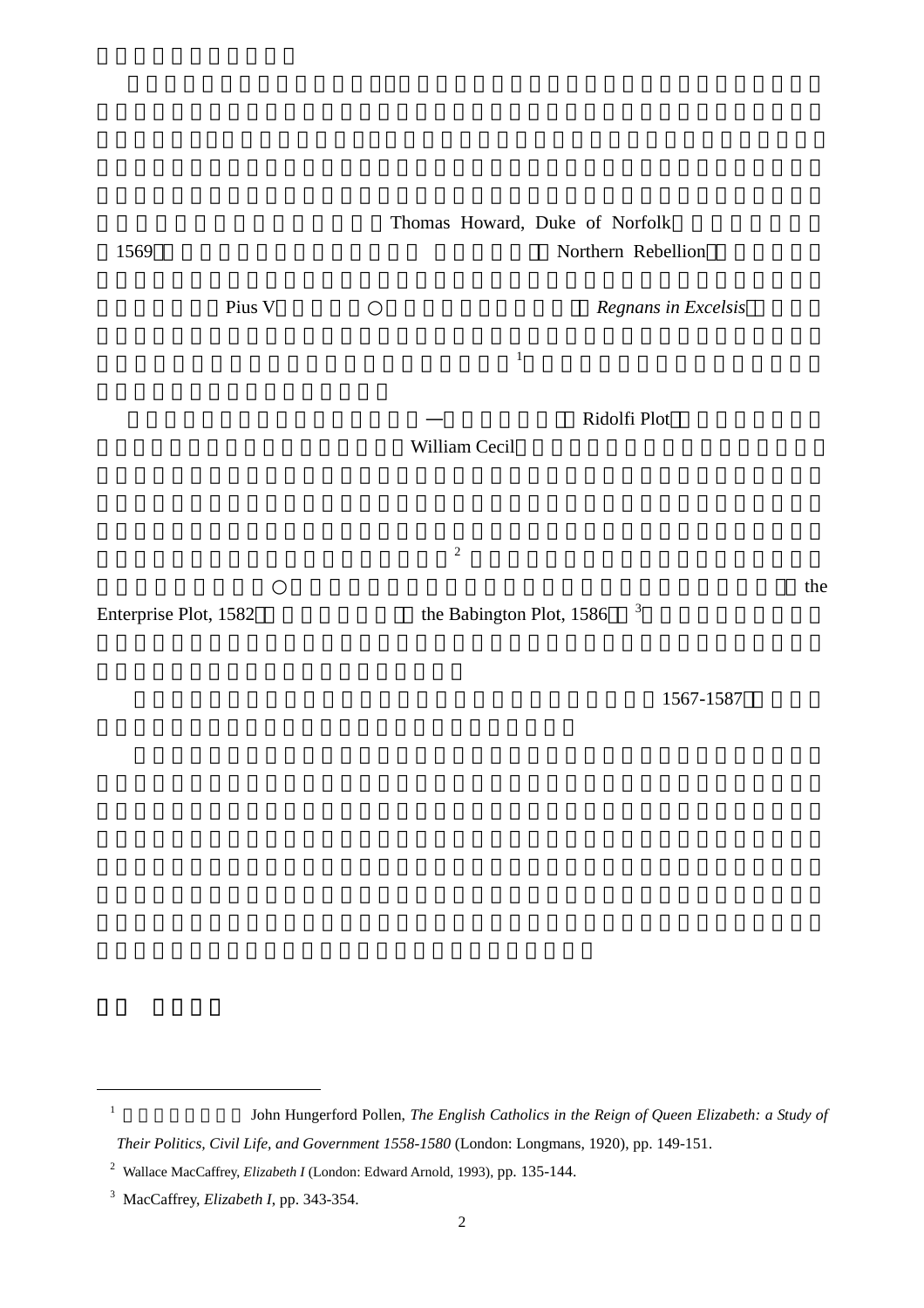$1.$ 

象。<sup>4</sup>

(1) William Fleetwood, 1535?-1594 *Itinerarium ad Windsor*, 1575

繼承權。<sup>5</sup>

Robert Dudley, 1532?-1588 the Recorder of London

 $4$ 

 $\overline{a}$ 

<sup>5</sup> 關於這場國會辯論過程與內容可見 J. E. Neale, *Elizabeth I and Her Parliaments 1559-1581* (New York: St.

Martin's Press, 1958); T. E. Hartley, *Elizabeth's Parliaments: Queens, Lords and Commons, 1559-1601*  (Manchester: Manchester University Press, 1992 ); T. E. Hartley ed., *Proceedings in the Parliaments of Elizabeth I*, vol. I, 1558-1581 (Leicester: Leicester University Press, 1981). Dictionary of *National Biography* (London, 1908-9), vol. 7, pp. 68-69; John Bruce, "Particulars respecting Thomas Sackville, Lord Buckhurst, with a fragment of the 'Itinerarium as Windsor,' written by Mr. Serjeant Fleetwood, Recorder of London," *Archaeologia* 37-1 (1856), pp. 351-362; Dennis Moor, "Recorder Fleetwood and the Tudor Queenship Controversy," in *Ambiguous Realities: Women in the Middle Ages and Renaissance*, eds., Carole Levin and Jeanie Watson (Detroit: Wayne State University Press, 1987), pp. 235-251; J. D. Alsop, "William Fleetwood and Elizabethan Historical Scholarship," *The Sixteenth Century Journal* 25-1 (1994), pp. 155-176.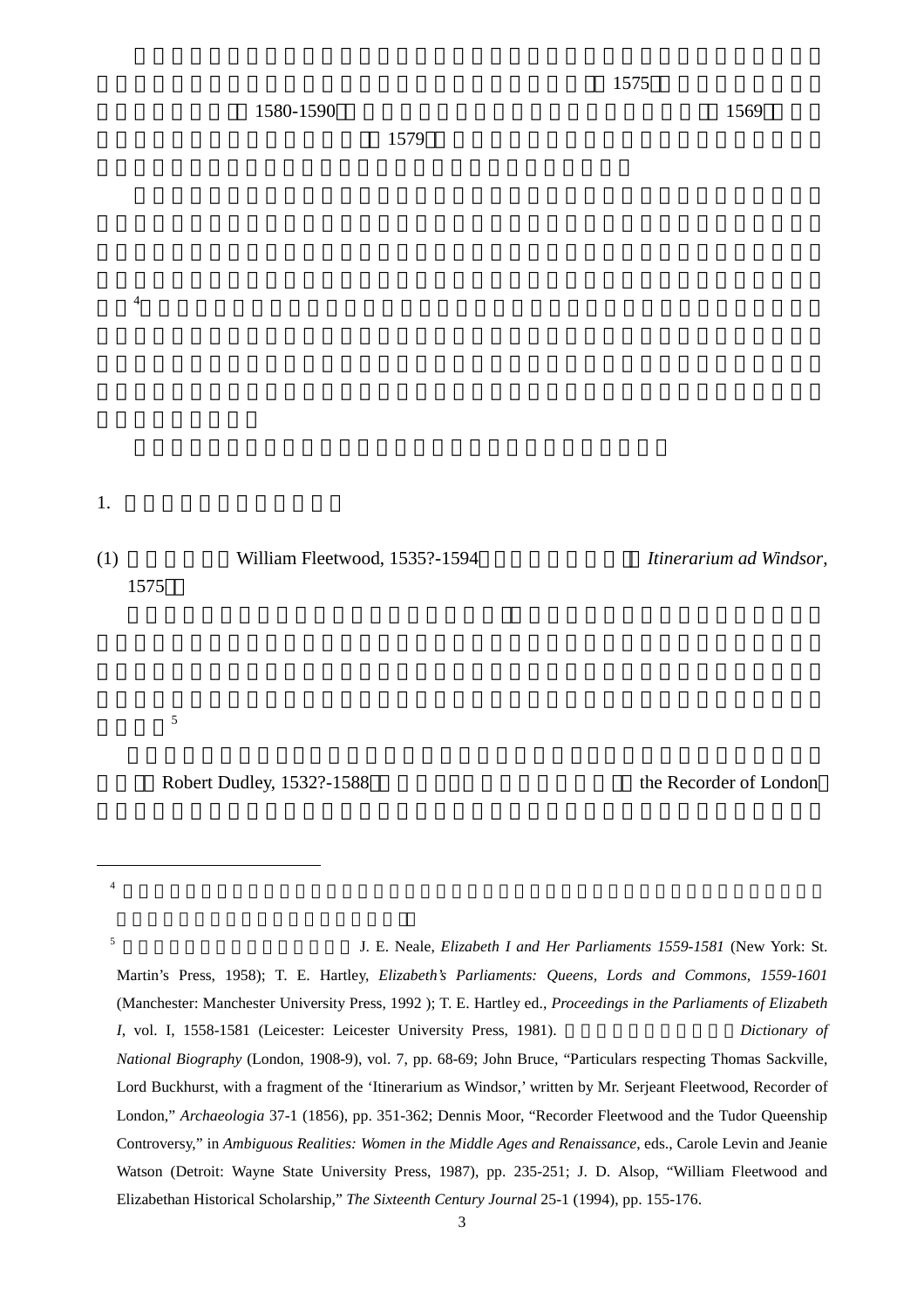形塑某種有力的共識。<sup>7</sup>

Robert Dudley, Earl of Leicester , Sackville, Lord Buckhurst , Sackville, Lord Buckhurst ,

kings or queens  $8<sup>8</sup>$ law of the Crown

會同意給予她的祖先所有相同的特權和君王的至高之權,這些權利是特予以國王(kings

 $\overline{9}$ 

 $C$ yning,  $C$ yning,  $C$ yning,  $C$ yning,  $C$ yning,  $C$ 

Zelophehad

傳予女嗣」 <sup>10</sup>

 $27: 1-8$ 

 $\overline{a}$ 

6 **Karlof** British Library, Harley MSS. 168; Harley MSS. 6234 **Bodleian Library** Tanner MSS, 84. <sup>7</sup> 英格蘭在十六、十七世紀 手抄本的傳播能力超過印刷本。 Adam Fox, *Oral and Literate Culture in England 1500-1700* (Oxford: Clarendon Press, 2000), pp. 4-5. 8 William Fleetwood, *Itinerarium ad Windsor*, British Library, Harley MSS 6234, f. 12v. <sup>9</sup> Fleetwood, *Itinerarium ad Windsor*, f. 14v. Second Succession Act Anne Boleyn Jane Seymour 28 Henry VIII, cap. 7, Statutes of the Realm, III, pp. 655-662. 10 Fleetwood, *Itinerarium ad Windsor*, f. 15v.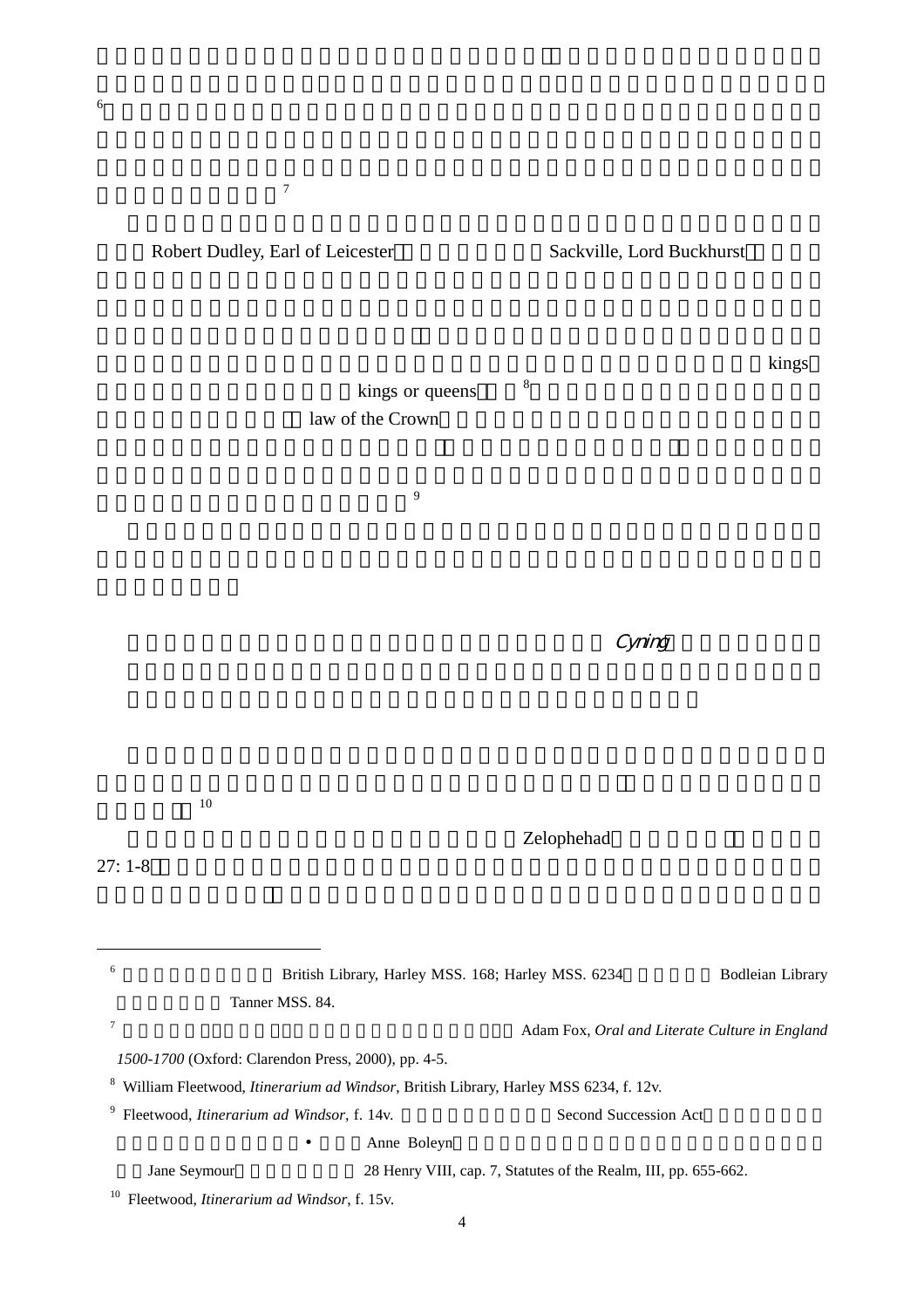#### $1102-1167$

| 1066-87 | King Stephen, 1135-1154<br>$11\,$ | Adela |              |                                | William the Conqueror, |
|---------|-----------------------------------|-------|--------------|--------------------------------|------------------------|
|         |                                   |       |              |                                | $12\,$                 |
|         |                                   |       | 13           |                                |                        |
| $14\,$  |                                   |       |              |                                |                        |
|         |                                   |       | body natural | two bodies                     |                        |
|         | body politic                      |       |              | $15\,$<br>corporate perpetuity |                        |

<sup>11</sup> Fleetwood, *Itinerarium ad Windsor*, f. 16v.

 $\overline{a}$ 

13 **13 I. G. A. Pocock,** *The Ancient constitution and the Feudal* 

<sup>12</sup> John Aylmer, *An Harborowe for Faithfull and trewe Svbiectes* (Strasbourg, 1559, STC 1005), sig. K4r.

*Law: A Study of English Historical Thought in the Seventeenth Century, A Reissue with a Retrospect* (Cambridge: Cambridge University Press, 1987).

<sup>14</sup> Fleetwood, *Itinerarium ad Windsor*, f. 17r.

<sup>&</sup>lt;sup>15</sup> Ernst H. Kantorowicz, *The King's Two Bodies: A Study in Medieval Political Theology* (Princeton: Princeton University Press, 1957), chapter 1.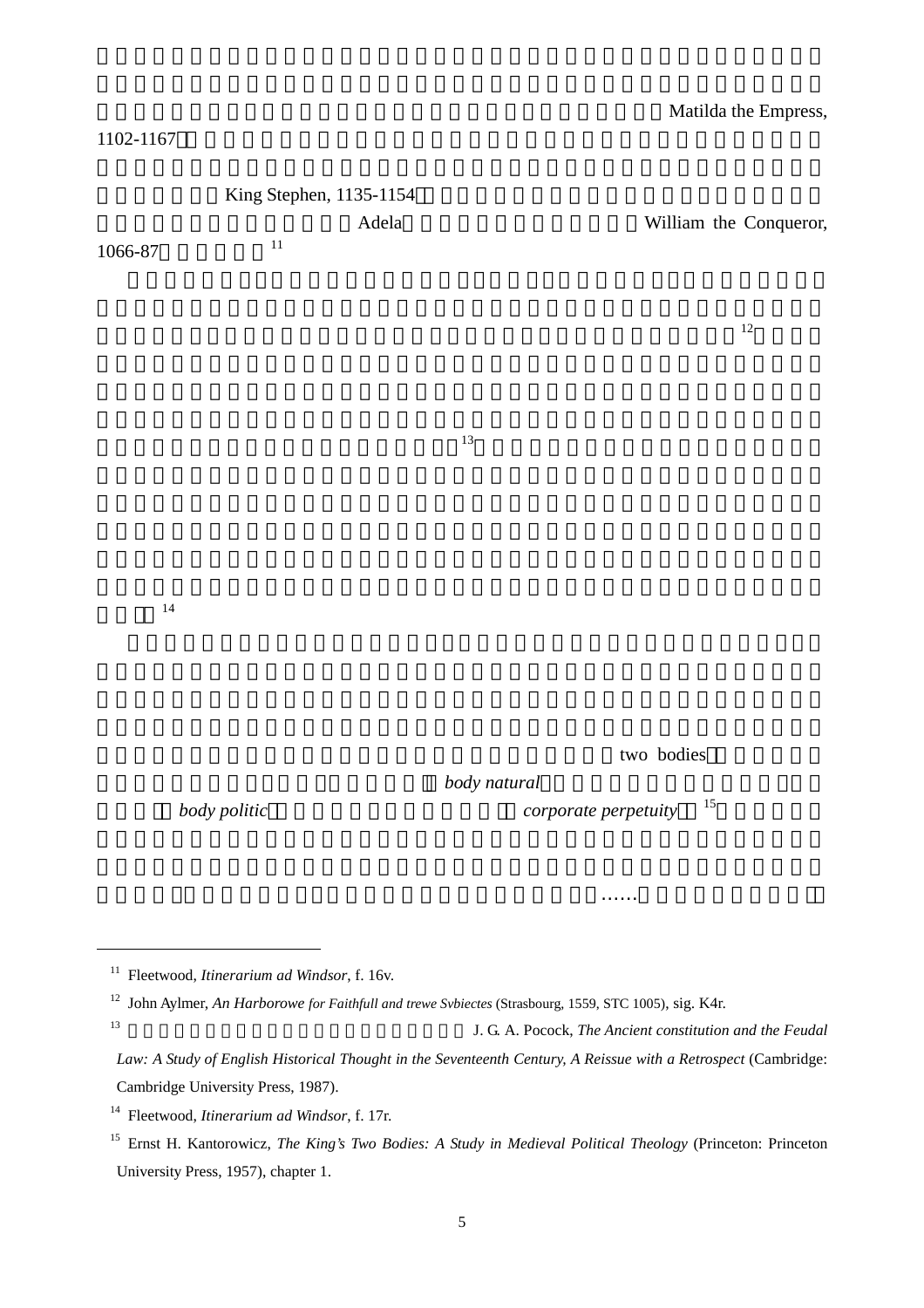$18$ 

# 2 **Henry Howard, 1540-1614** *A Dutiful Defense of the Lawful Regiment of Women*, 1580-1590

 $20$ 

 $21$ 

 $22$ 

- 16 Fleetwood, *Itinerarium ad Windsor*, f. 24v.
- 17 Fleetwood, *Itinerarium ad Windsor*, ff. 24v-25r.
- 18 Aylmer, *An Harborowe*, sig. G4v.
- 19 Fleetwood, *Itinerarium ad Windsor*, f. 25r.
- <sup>20</sup> Thomas Howard, *A Dutiful Defense of the Lawful Regiment of Women*, Newberry Case MS. fJ5452.634, Chicago University, f2r.
- 

 $\overline{a}$ 

<sup>&</sup>lt;sup>21</sup> *Dictionary of National Biography*, vol. 10, pp. 28-32 Peck, *Northampton*:

*Patronage and Policy at the Court of James I*

<sup>22</sup> Howard, *A Dutiful Defense*, ff. 6-7r.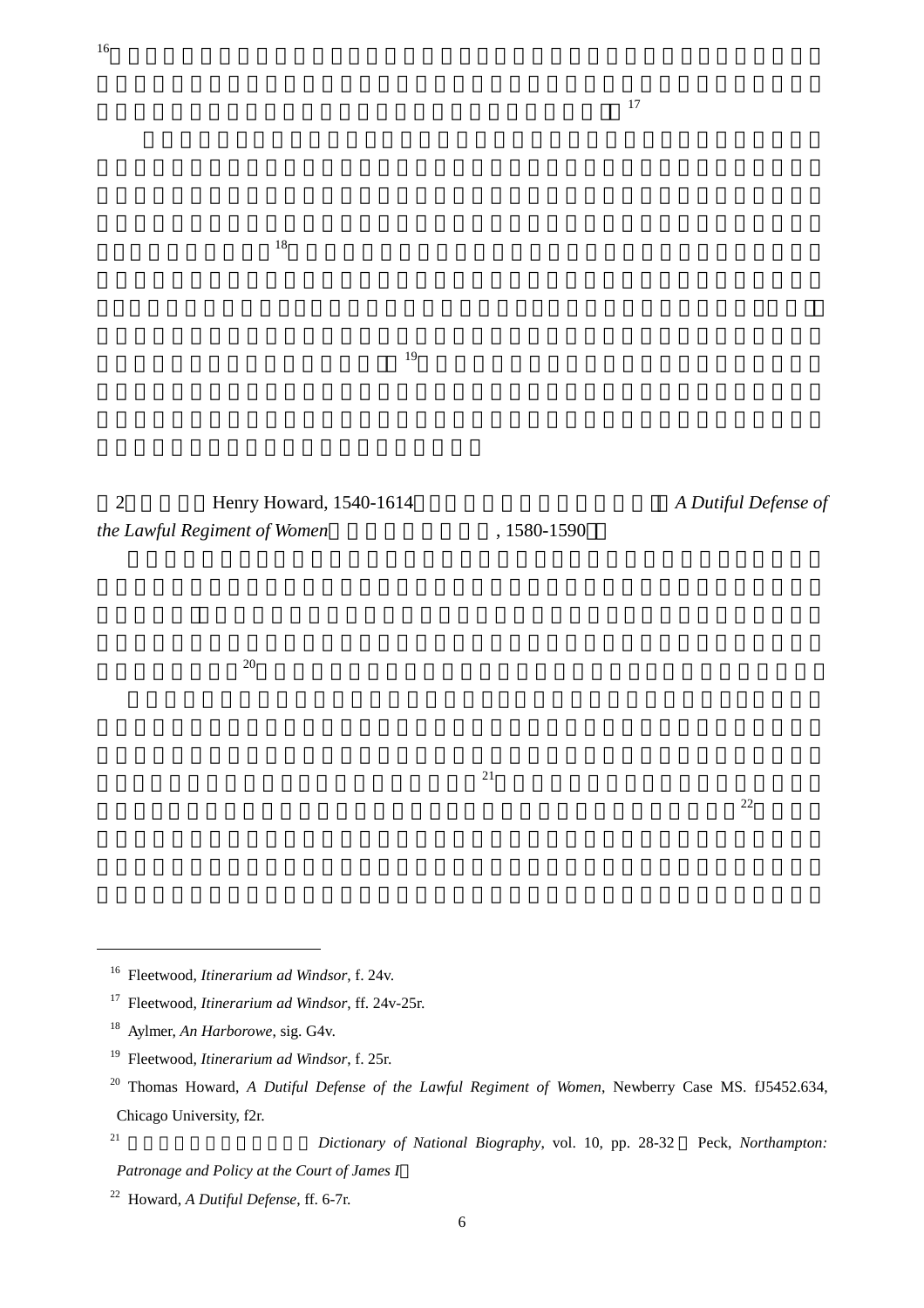$^{23}$ 

| obiectios |  |
|-----------|--|
|-----------|--|

|                  |                                                                                                                           | George Buchanan, 1506-1582            |
|------------------|---------------------------------------------------------------------------------------------------------------------------|---------------------------------------|
| 1582             | De iure regni apud Scotos, 1579                                                                                           | Rerum Scoticarum historia,            |
|                  | Pamela Benson                                                                                                             |                                       |
|                  | 24                                                                                                                        | Dennis Moore                          |
| spiral           |                                                                                                                           | downward                              |
| 23               |                                                                                                                           | Lansdowne MSS. 813; Harley MSS. 6257; |
| Harley MSS. 7201 | Houghton fMS. Eng. 826                                                                                                    | Newberry Case MS.                     |
| fJ5452.634       | Bodleian Library ms. 903                                                                                                  | Pepys Library, Magdalene College      |
|                  | Newberry Case                                                                                                             |                                       |
|                  | <sup>24</sup> Pamela Joseph Benson, "Defense of Female Regiment: Practical Politics," in The Invention of the Renaissance |                                       |
|                  | Woman: the Challenge of Female Independence in the Literature and Thought of Italy and England (Pennsylvania:             |                                       |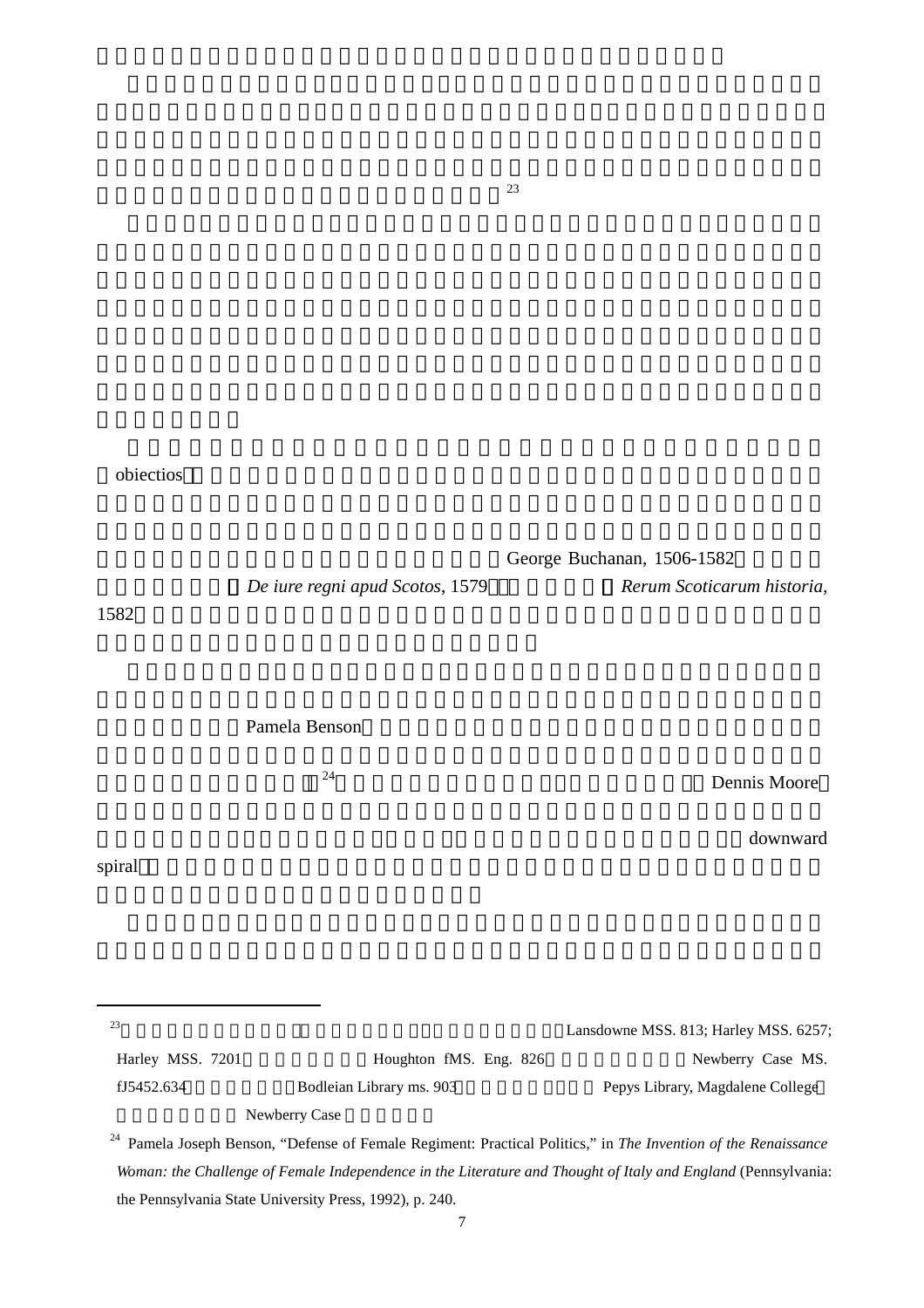$31$ 

 $30<sup>30</sup>$ 

- 25 Howard, *A Dutiful Defense*, ff. 30r, 32v.
- 26 Howard, *A Dutiful Defense*, f. 32r.
- 27 Knox, *The First Blast*, p. 373.

 $\overline{a}$ 

- 28 Howard, *A Dutiful Defense*, f. 38v.
- 29 Howard, *A Dutiful Defense*, f. 96r.
- 30 Aylmer, *An Harborowe*, sig.G4r-v. Howard, *A Dutiful Defense*, f. 97v.
- 31 Howard, *A Dutiful Defense*, ff. 154r, 158r.

 $25$ 

 $\frac{26}{\pi}$ 

 $\sim$  28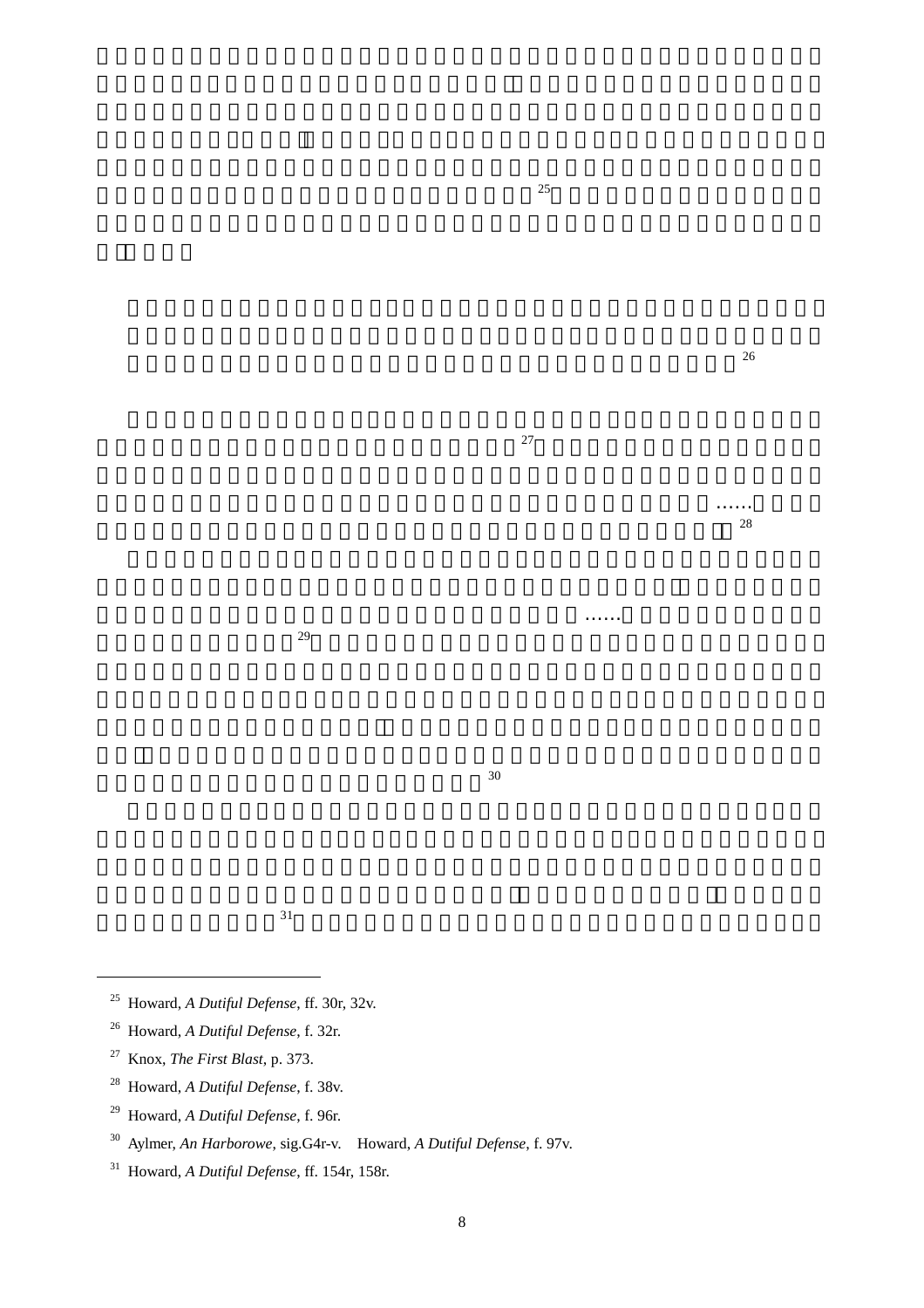$\overline{a}$ 

- 32 Howard, *A Dutiful Defense*, f. 167r.
- 33 Howard, *A Dutiful Defense*, f. 191v.
- 34 Knox, *The First Blast*, pp. 409-410.
- 35 Howard, *A Dutiful Defense*, f. 125r.
- <sup>36</sup> Howard, *A Dutiful Defense*, f. 89v.
- 37 Howard, *A Dutiful Defense*, f. 125r.

9

Aylmer, *An Harborowe*, sig. B3r.

 $\overline{35}$ 

 $\frac{37}{2}$ 

 $34$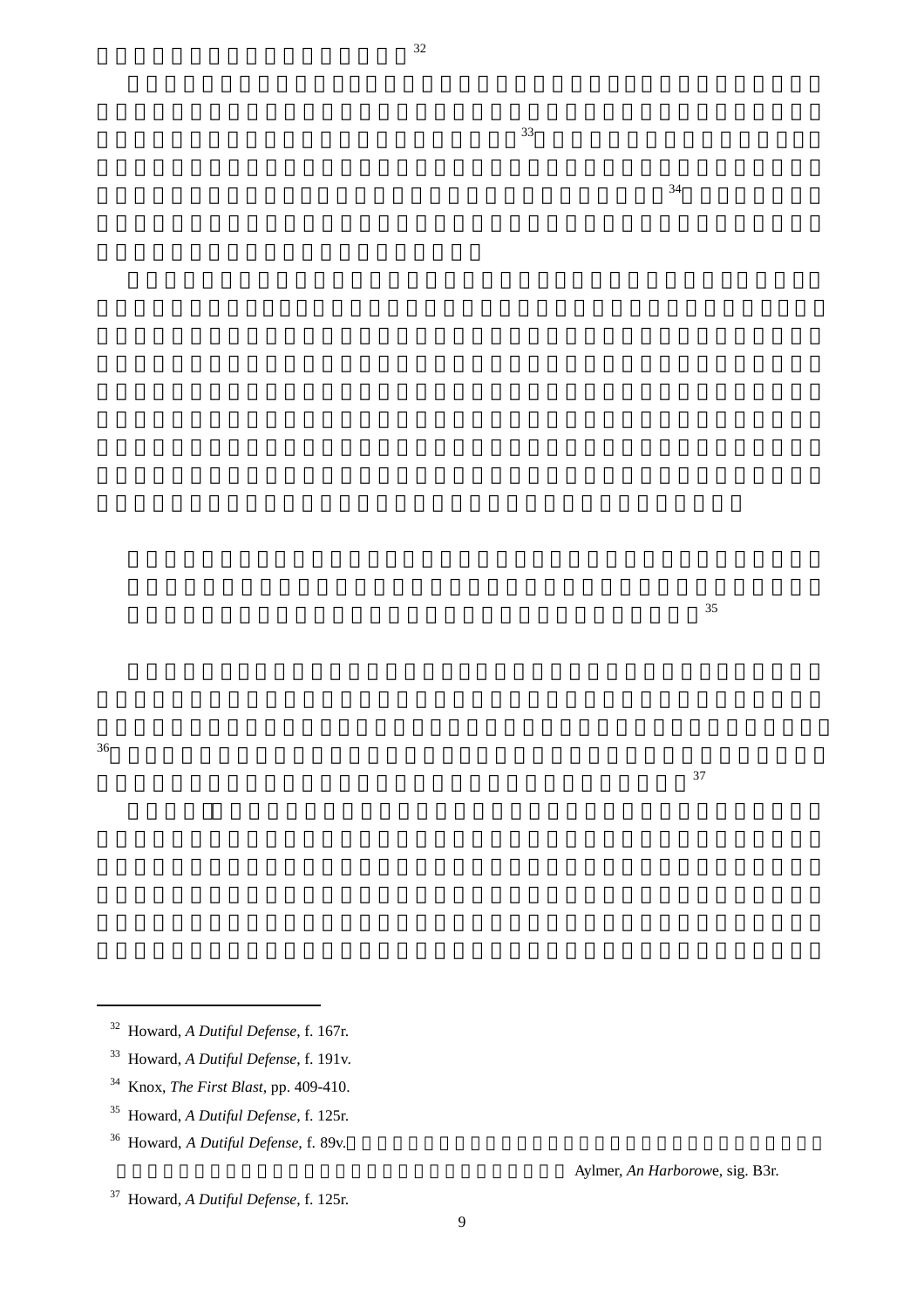(1)  $John Leslie, 1527-1596$  *A Defence of the* 

*Honour of Marie Quene of Scotlande*, 1569

Conference of York Henry Stuart, Lord Darnley

James Hepburn, Earl of Bothwell

 $38$ 

 $\overline{a}$ 

 $40$ 

 $39$ 

<sup>38</sup> John Leslie, *A Defence of the Honour of Maie Quene of Scotlande* (1569); reprinted in facsimile in *English Recusant Literature, 1558-1640*, vol. 12 (New York: Scolar Press, 1970), sig. O3r.

<sup>39</sup> Leslie, *A Defence of the Honour of Maie Quene of Scotlande*, sig. G8v, H1.

<sup>40</sup> Leslie, *A Defence of the Honour of Maie Quene of Scotlande*, sig. H6, H7.

<sup>41 25</sup> Edward II, st. 1, *Statutes of the Realm*, I, p. 310.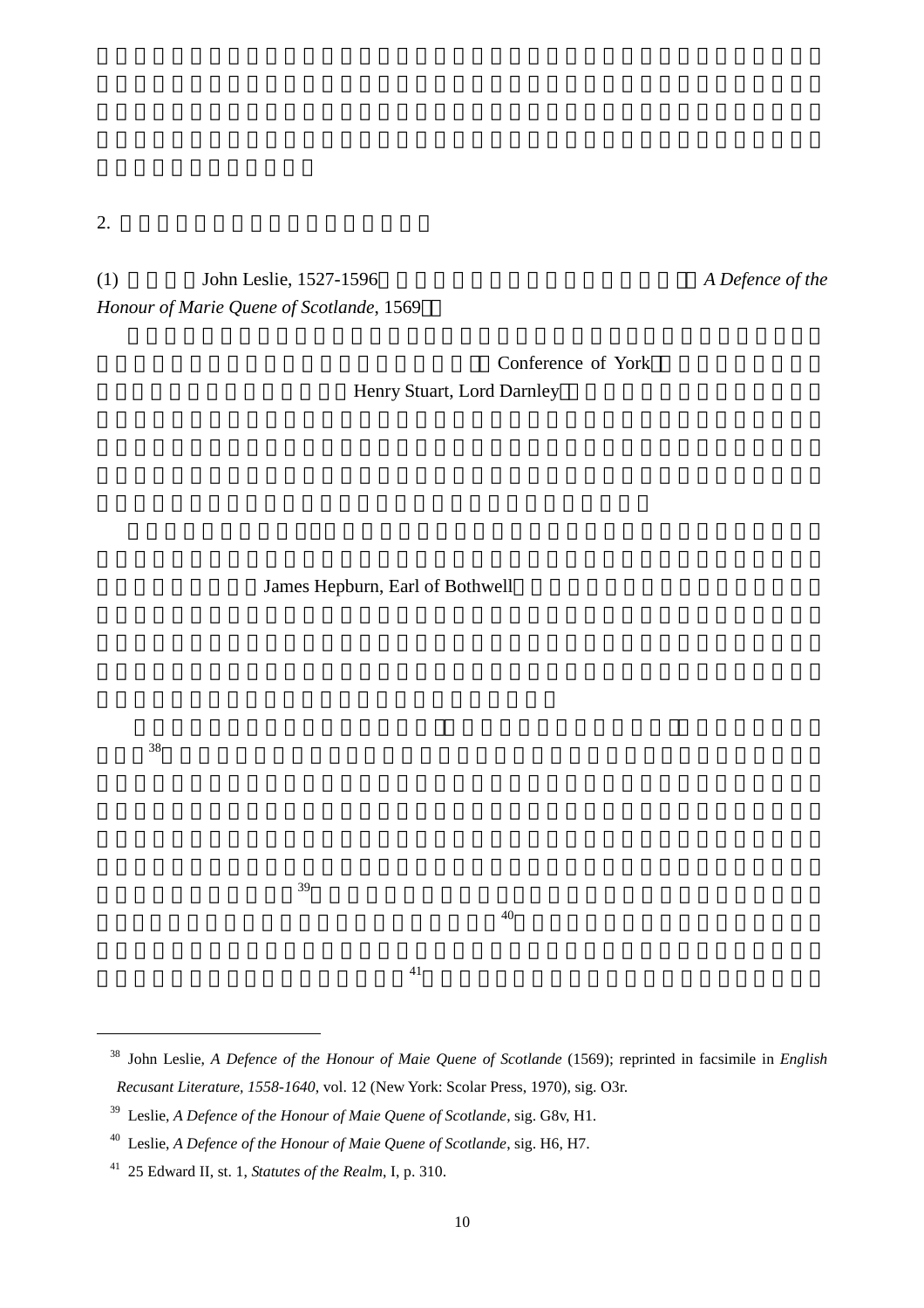## (2) David Chambers, 1530?-1592 *Discours de la Légitime Succession des Femmes*, 1579

 $43$ 

 $L$ angside Catherine de Médici

droit public droit privé , droit privé , quantitative droit privé , quantitative , quantitative , quantitative , quantitative , quantitative , quantitative , quantitative , quantitative , quantitative , quantitative , quan

la loi de nature la loi des nations

第三卷和錢伯斯之書的第三卷和錢伯斯之書。

la loi positif

droit positif humain

 $\overline{a}$ 

droit civil  $\frac{44}{\pi}$ 

42 Leslie, *A Defence of the Honour of Maie Quene of Scotlande*, sig. L2r, L2v.

<sup>43</sup> Mortimer Levine, *Tudor Dynastic Problem*, 1460-1571 (London: George Allen & Unwin, 1973), p. 110.

 $42$ 

droit divin positif

 $\frac{45}{3}$ 

<sup>44</sup> David Chambers, *Discours de la legitime succession des femmes aux possessions de leurs parens; et du*  gouuernement des princesses aux empires et royaumes (Paris: Chz Iean Feurier, 1579), sig. 3v-4r.

<sup>45</sup> John Knox, *The First Blast of the Trumpet Against the Monstrous Regiment of Women*, in David Laing ed., *The Works of John Knox*, IV (Edinburgh: James Thin, 1845; reprint, New York: AMS Press, 1966), p. 373.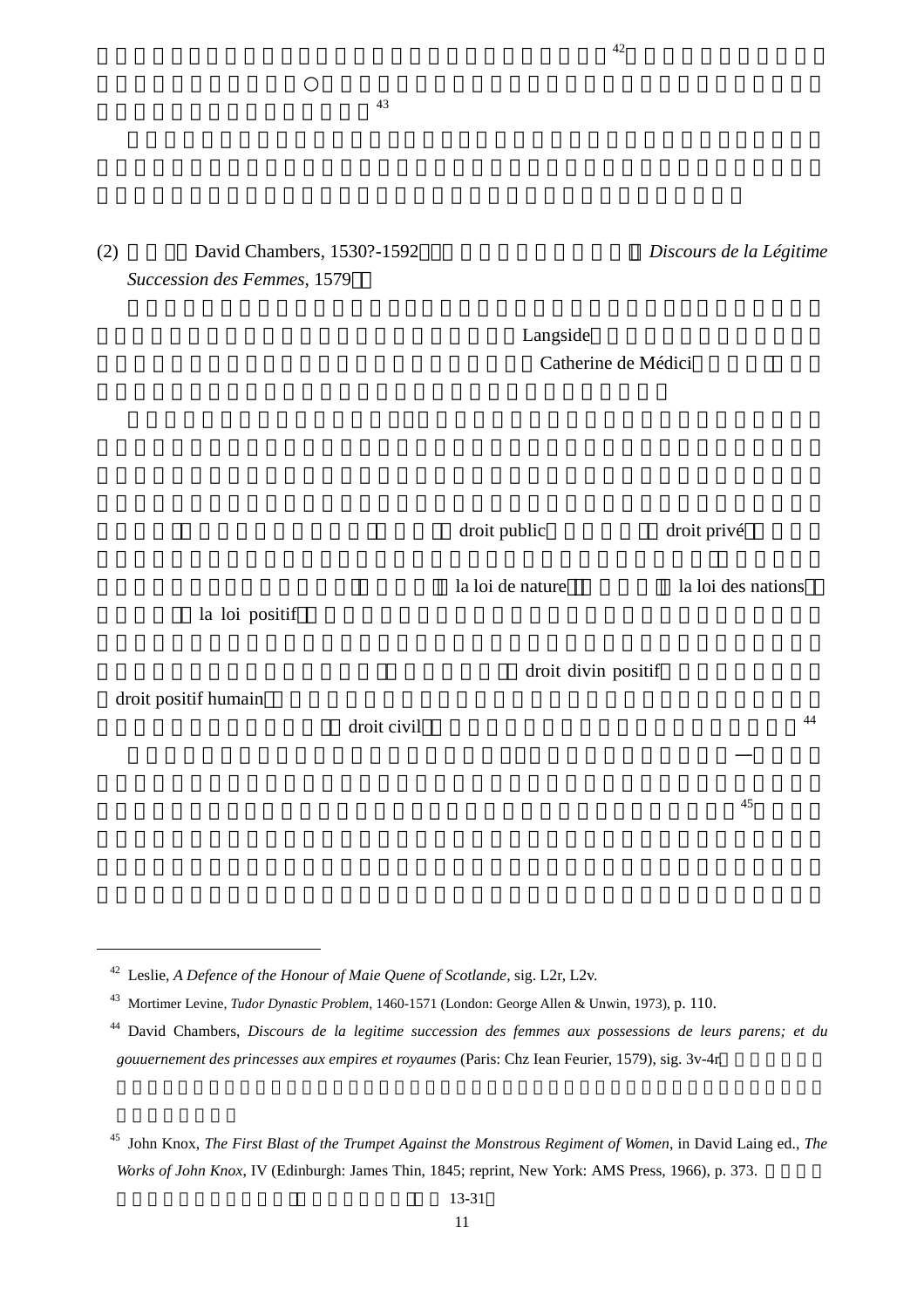

Royne<sup>49</sup>

 $50<sub>50</sub>$ 

 $Roy$ 

 $51$ 

 $Deborah$   $4-5$ 

<sup>46</sup> Aylmer, *An Harborowe*, sig. C3v. sig.  $D2v-F4r$ 

 $\overline{a}$ 

- 47 Leslie, *A Defence of the Honour*, sig. D5r.
- 48 Aylmer, *An Harborowe,* sig. K3r.
- 49 Leslie, *A Defence of the Honour*, sig. R6r, R7r.
- 50 Leslie, *A Defence of the Honour*, sig. Q1r.
- 51 Leslie, *A Defence of the Honour*, sig. P7v, P8r.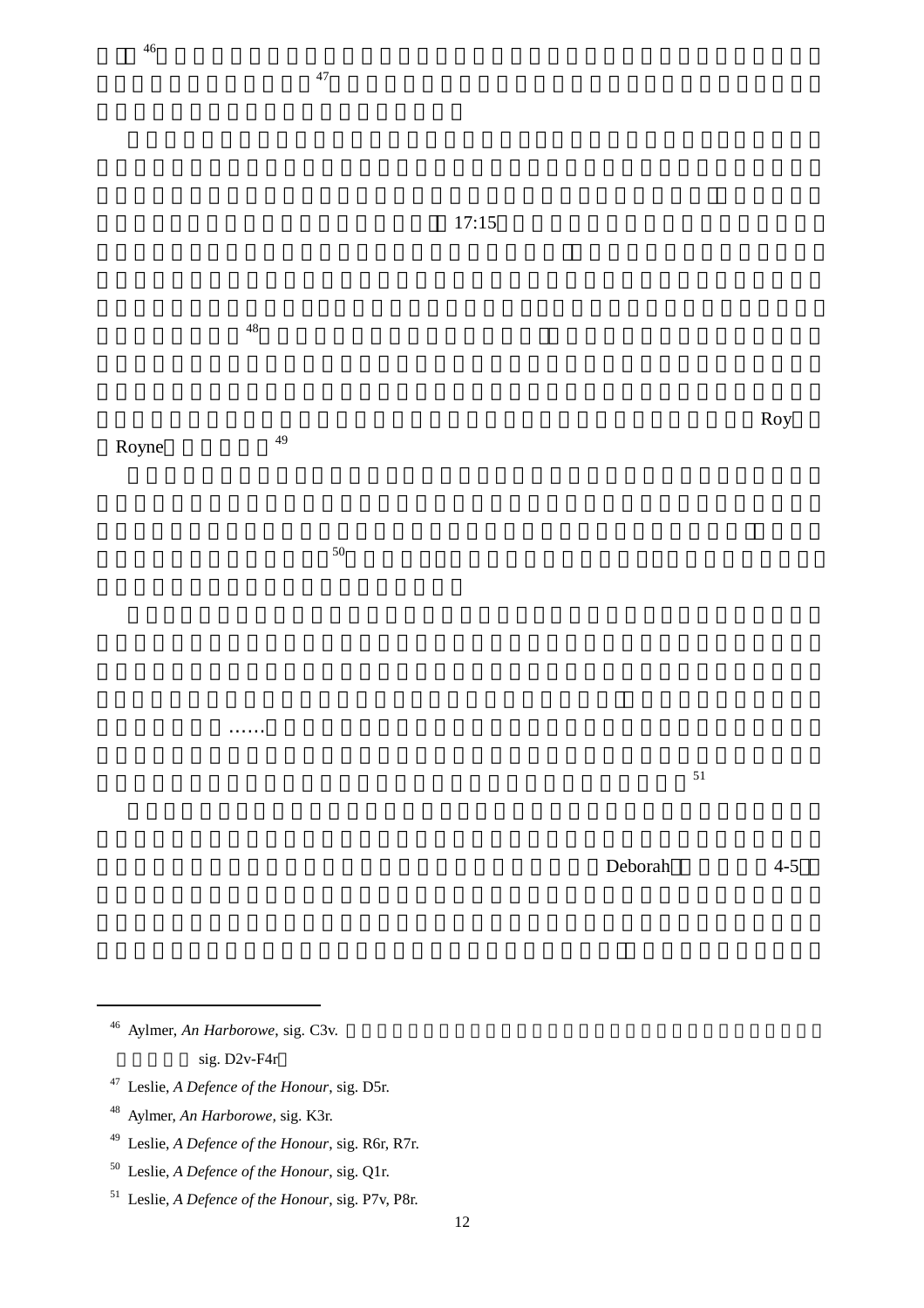$53$  $54$ Semiramis Dido **Theodora Theodora** 斷實踐過」 <sup>55</sup>錢伯斯更注意到即使在實施撒利克法(Salic Law)的法國,雖不允許女子繼 承王位,但女性與政治權威的關係亦密不可分,如第五任法蘭克國王克勞威(Clovis)的妻 Clotilde Clotaire II Fredegonde François I Louise of Savoy  $56$ 

 $52$ 

 $3:16$ 

 $\overline{a}$ 

 $14:34-35$ 

 $2:11$ 

<sup>52</sup> Knox, *The First Blast*, p. 391.

<sup>53</sup> Leslie, *A Defence of the Honour*, sig. Q7r-v.

<sup>54</sup> Chambers, *Discours de la legitime succession des femmes*, sig. 16v.

<sup>55</sup> Leslie, *A Defence of the Honour*, sig. R4v.

<sup>56</sup> Chambers, *Discours de la legitime succession des femmes*, sig. 25v-27v, 33v, 34v.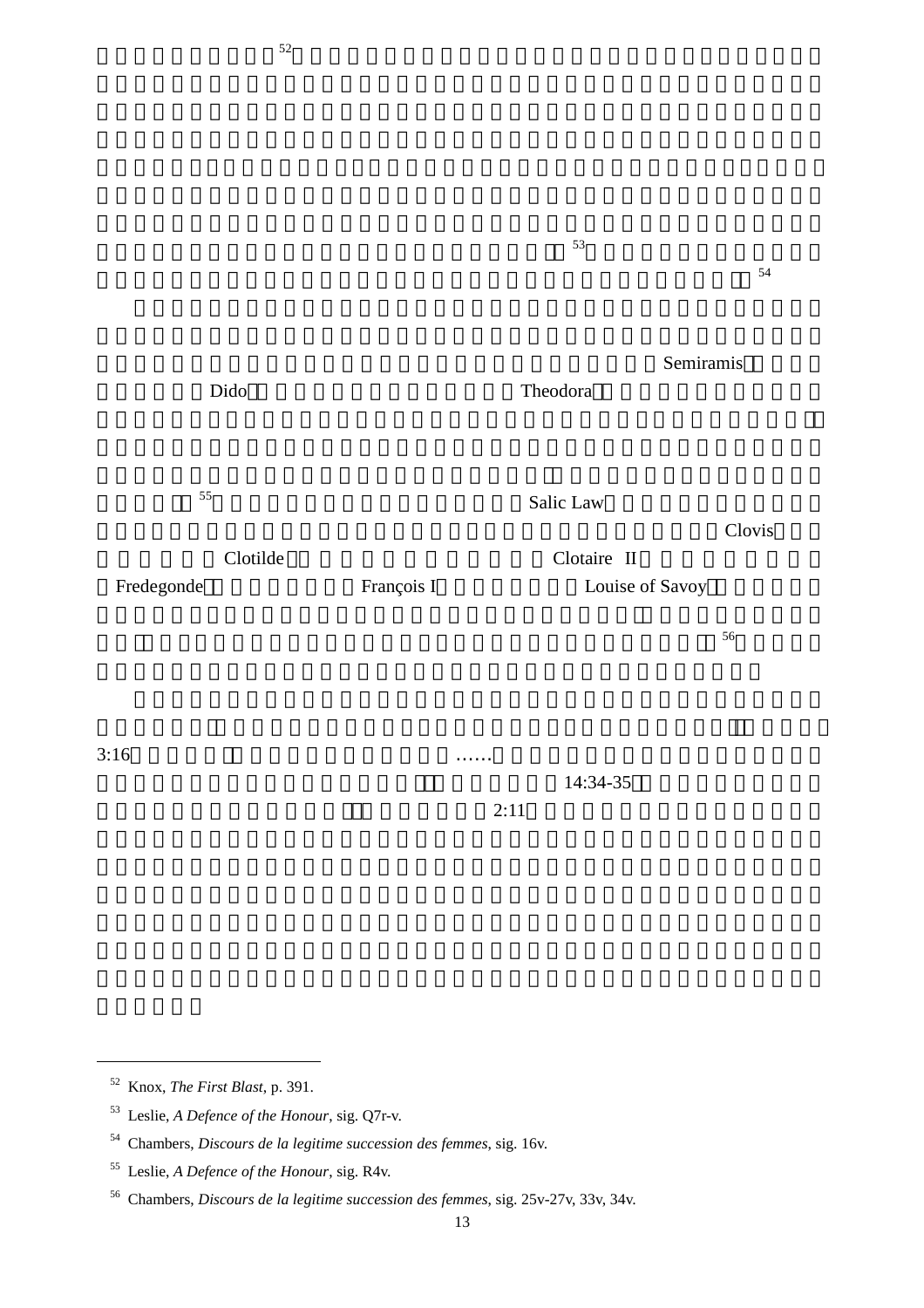

繼承公眾的政府」 <sup>59</sup>

 $\sim$ 

 $58$ 

<sup>57</sup> Leslie, *A Defence of the Honour*, sig. S4v-5r.<br>Aylmer, *An Harborowe*, sig. H3r. 58 Leslie, *A Defence of the Honour*, sig. R5r-v. 59 Chambers, *Discours de la legitime succession des femmes*, sig. 31v. 60 Chambers, *Discours de la legitime succession des femmes*, sig. 15v-16r. <sup>61</sup> 如英格蘭人文學者艾列特(Thomas Elyot, 1490-1546)在其作《為好女人辯護》 *Defence of Good Women*,

 $60$ 

 $62$ 

 $61$ 

1540

 $\overline{a}$ 

<sup>62</sup> Leslie, *A Defence of the Honour*, sig. P8r.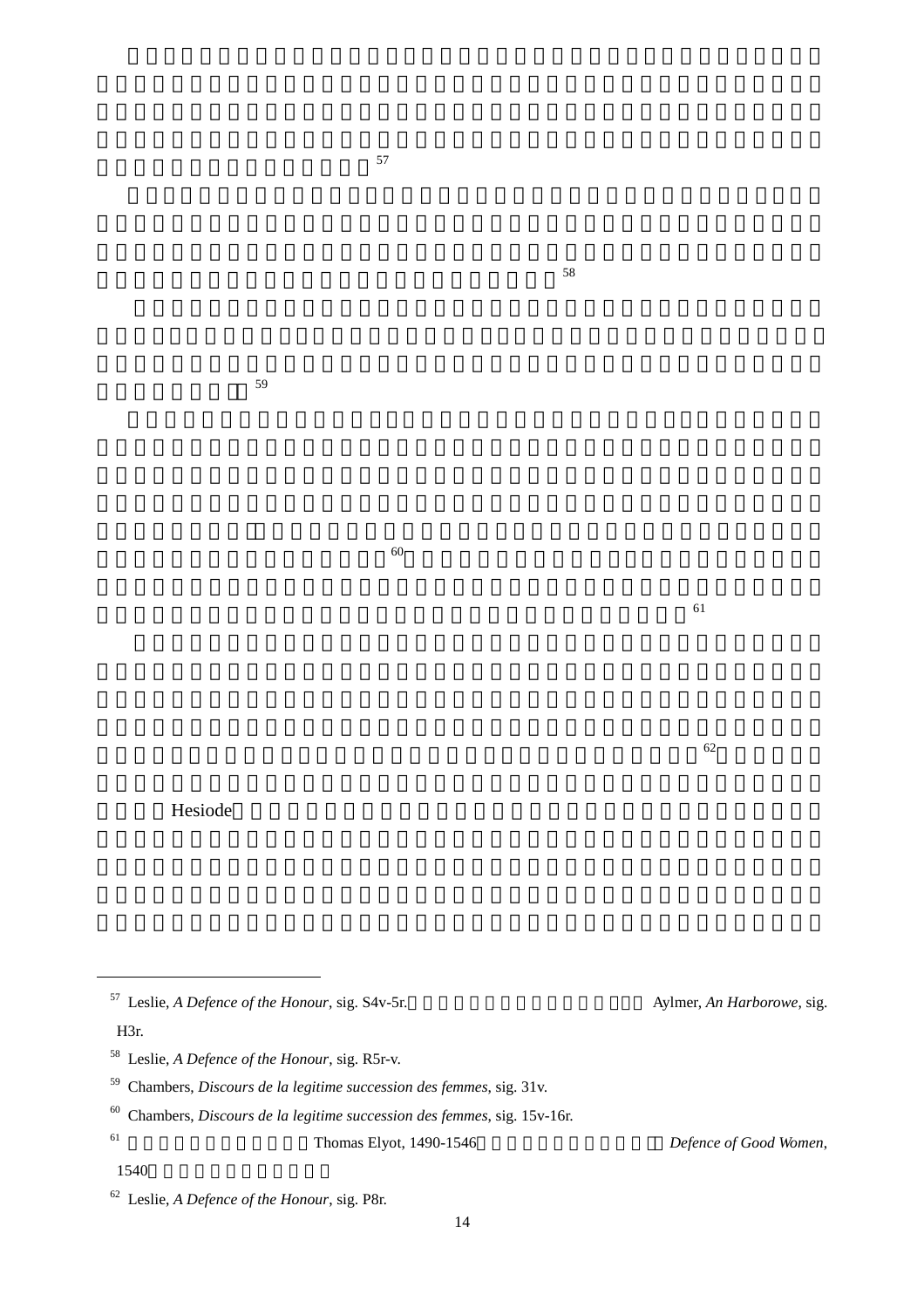的伴侶」 <sup>66</sup>

 $\overline{a}$ 

 $\sim$  63

#### $\sim$  68

- 63 Chambers, *Discours de la legitime succession des femmes*, sig. 11v.
- 64 Chambers, *Discours de la legitime succession des femmes*, sig. 14v-15r.
- $65$  Chambers, Discours de la legitime succession des femmes, sig. 15r-v.

Henry de Valois

#### $sig. 14r.$

 $64$ 

- 66 Chambers, *Discours de la legitime succession des femmes*, sig. 14v.
- 67 Chambers, *Discours de la legitime succession des femmes*, sig. 5r.
- 68 Chambers, *Discours de la legitime succession des femmes*, sig. 33r-v.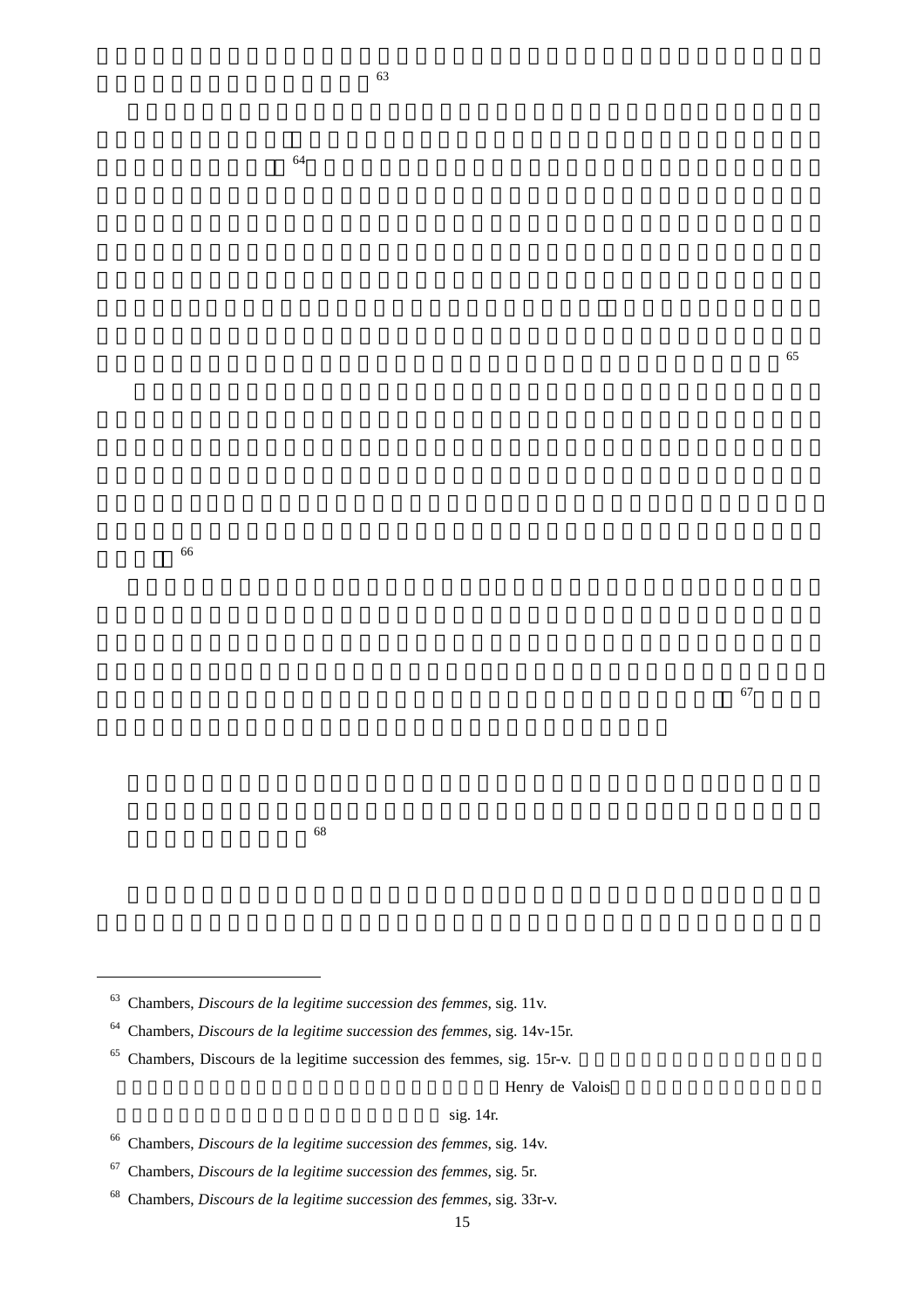Henricus Cornelius Agrippa, 1486-1535 Sir Thomas Elyot, 1490-1546

 $69$ 

 $\overline{a}$ 

<sup>69</sup> 阿格瑞帕著有《論女人之尊貴與傑出》 (*De nobilitate et praecellentia foeminei sexus*, 1529)一書,闡揚女性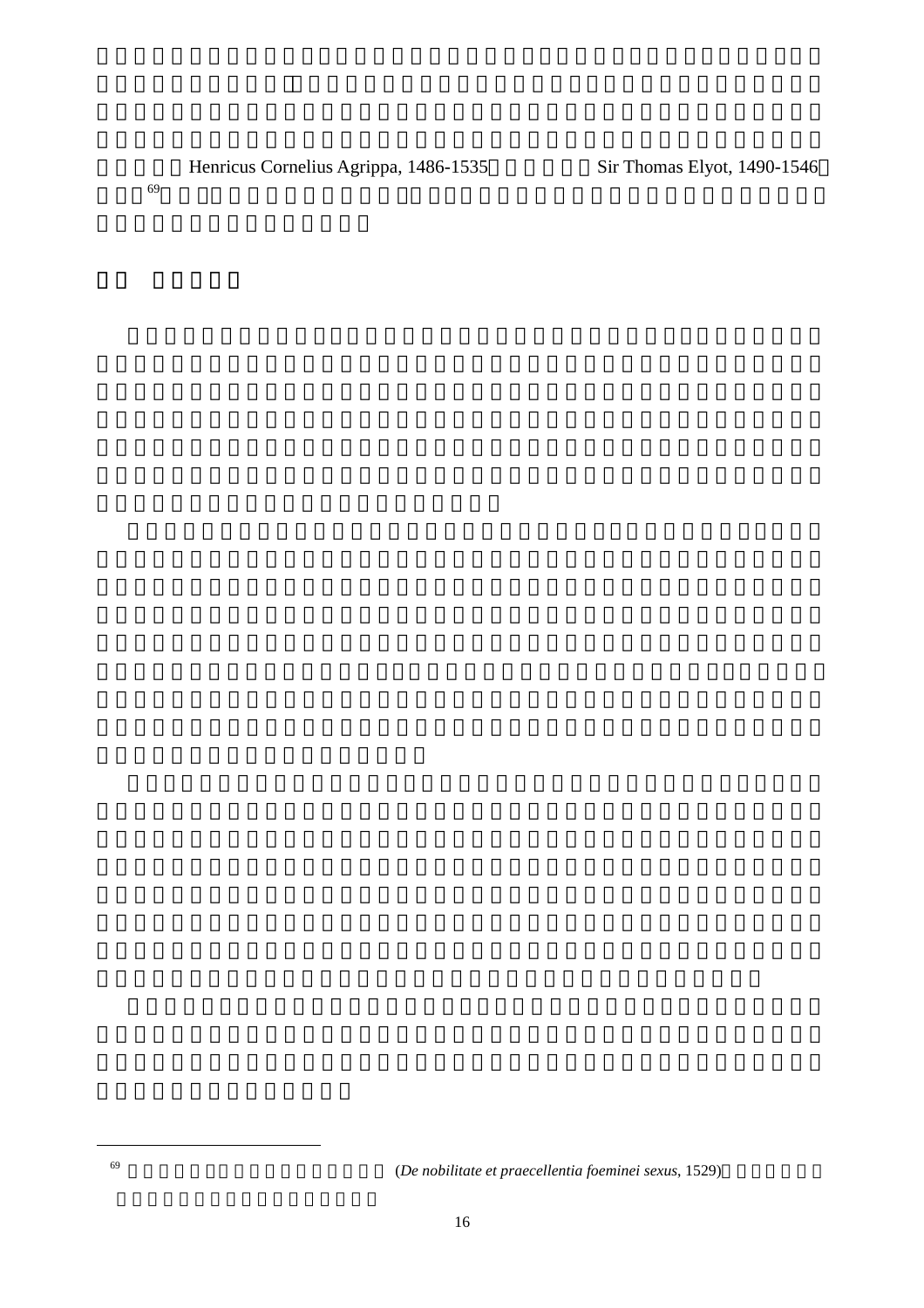[Strasbourg]

 $70$ 

 $\overline{a}$ 

John Knox, *The History of the Reformation in Scotland*, in *The Works of John Knox*, II, pp.

277-280.

<sup>71</sup> 英格蘭宗教改革的多面性、矛盾性與複雜性,可參見 Christopher Haigh, *English Reformations: Religion,* 

*Politics, and Society under the Tudors* (Oxford: Clarendon Press, 1993).

平衡諾克斯言論對瑪麗造成的傷害,<sup>70</sup>也要全力提倡女性可合法且理智的統治國家,以獲得

的宗教改革加以理解的。<sup>71</sup>伊莉莎白較寬容的宗教態度,與各教區緩慢的變革速度,是英格